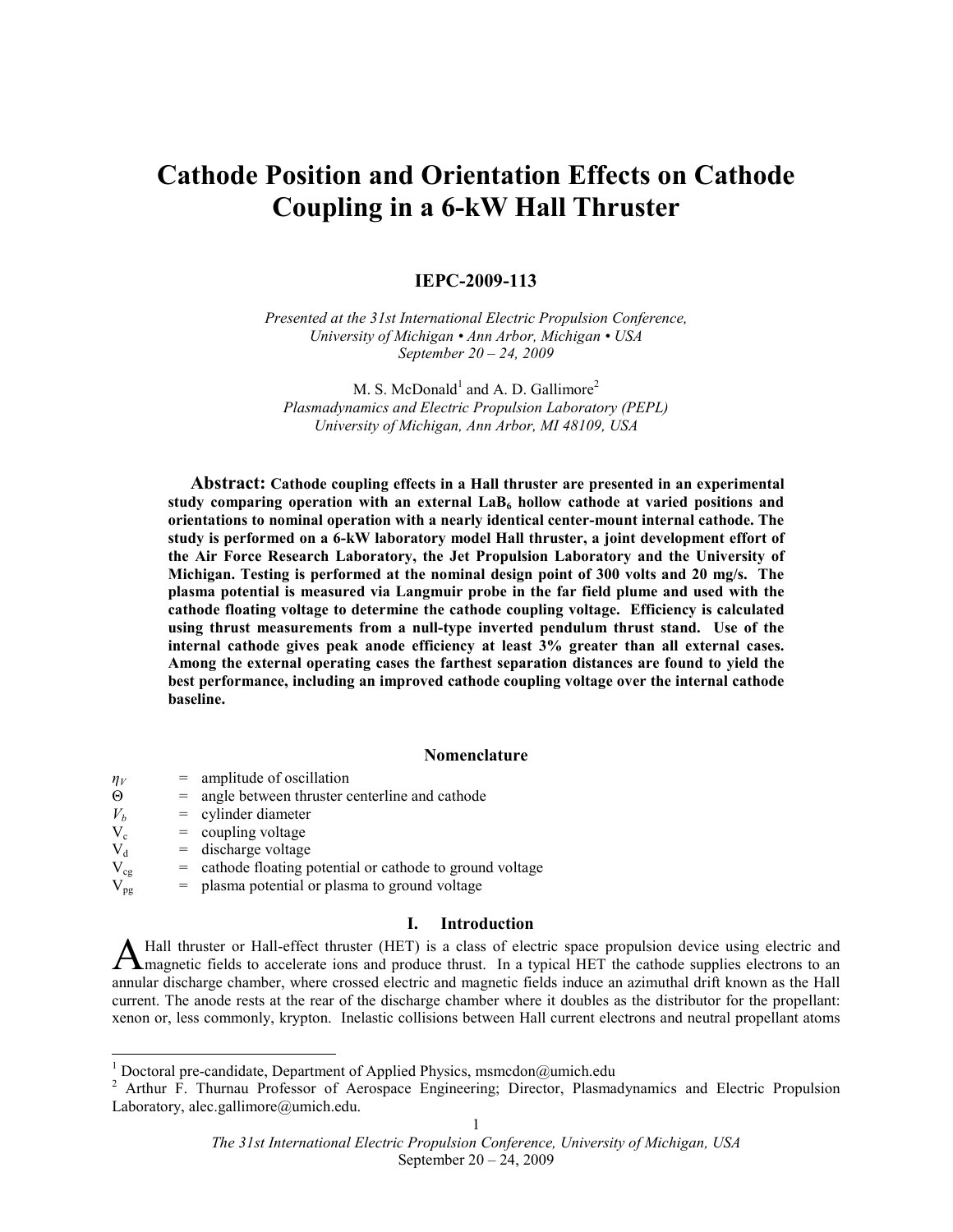create ions which, too massive to be caught in the magnetic field, accelerate through the electric field reaching speeds of tens of kilometers per second.

 An active area of HET research is into the mechanism of anomalous electron transport across strong magnetic fields to the anode. This is manifest in the many schools of thought on optimal cathode placement and orientation for peak HET performance or efficiency. Walker and Gallimore<sup>1</sup> found that a cathode-thruster separation of up to a meter had no effect on thrust, although the cathode floating potential deteriorated. Sommerville<sup>2</sup> reported nearly the opposite, that both thrust and cathode floating potential improved with increased radial separation. Tilley et al.<sup>3</sup> reported the ideal external cathode location for maximum thrust to be as close to the outer magnetic poles as possible, oriented axially. Hofer<sup>5</sup>, Jameson<sup>6,7</sup>, and others have found the internal cathode to be preferred, with overall efficiency gains on the order of 2-3% over the best external cases.

 While most recent results have identified the internally mounted cathode as the optimal solution, a detailed physical explanation of thruster sensitivity to cathode placement is lacking. Through an efficiency analysis similar to the method outlined by Hofer<sup>8</sup>, Jameson identified one large cause of the more efficient internal cathode operation in a twin model to the 6-kW thruster used in this paper to be an increased voltage utilization efficiency  $\eta_v$ , measured as the ratio of the beam voltage  $V_b$  to the discharge voltage  $V_d$  (Eqn. 1).

$$
\eta_V = \frac{V_b}{V_d} = 1 - \frac{V_c}{V_d} \tag{1}
$$

The discharge voltage is a fixed potential drop between anode and cathode enforced by the discharge power supply (see below). However, both electrodes are allowed to float relative to ground and the cathode floating potential or cathode-ground voltage  $V_{cg}$  often varies from several to a few tens of volts negative. The ion beam can only be accelerated through the beam voltage  $V_b$ , so the difference between the plasma potential  $V_{pg}$  and negative cathode floating potential  $V_{cg}$  is a loss term that we define as the cathode coupling voltage  $V_c$ . Note that even a "perfectly efficient" thruster would have a nonzero cathode coupling voltage; remember that electrons must have enough energy upon arrival in the discharge chamber to ionize the propellant, 12.1 V for xenon.



Figure 1: Hall Thruster Conceptual Voltage Profile<sup>6</sup>

In this study we have focused on measuring the cathode coupling voltage, discharge current and thrust as a function of external cathode position and orientation, using the internal cathode operation as a control value for comparison. The thruster is capable of running on either an internal or external cathode, and by installing independent propellant and power lines and a system of motion stages we are able to operate the external cathode at various axial, radial or theta positions or switch to the internal cathode without breaking vacuum. To the author's knowledge, this study is unique in its combination of range and three degrees of freedom of the external cathode, and the use of an internal center-mount cathode as a control.

## II. Experimental Details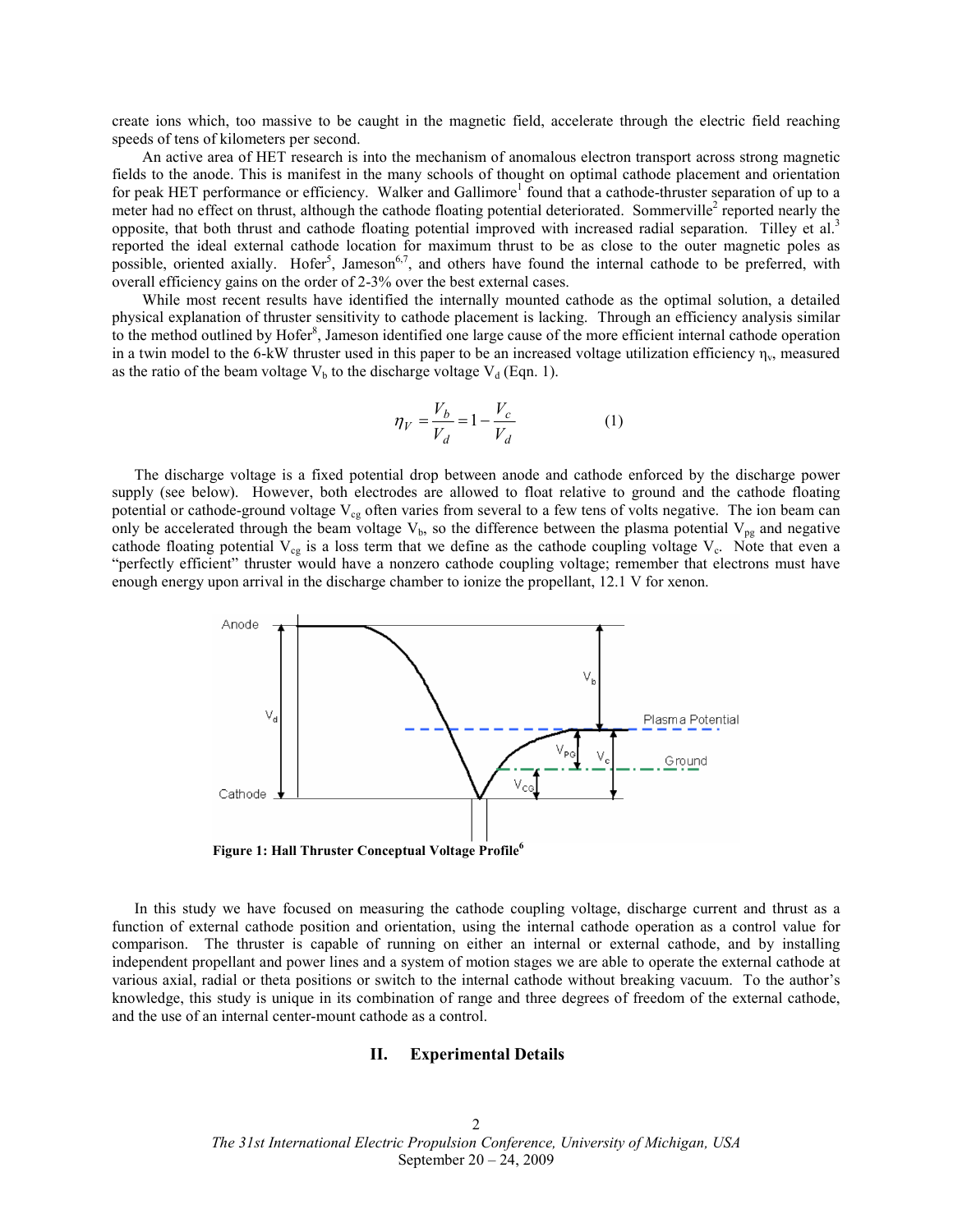## A. Setup

This experiment operated a 6-kW laboratory model Hall thruster (henceforth "the thruster", see Figure 2) with a mobile external cathode and monitored the cathode floating potential, plume plasma potential and the discharge current to compare to the nominal operating point with an identical internal center-mounted cathode. The external cathode position was varied in the radial direction from 0.24 m to 1.5 m off thruster centerline, or roughly one to ten thruster diameters off center. Closer radial approach was impossible due to interference with the thrust stand (Figure 4). The axial position varied from 1 cm forward of the thruster exit plane, level with the nominal placement of the internal cathode, to 11 cm forward. Again, nearer axial approach was impossible due to interference with the thrust stand (Figure 5). A rotational stage allowed the cathode to turn from 0° (axial) to 90° (radial) at each radial and axial location. The test matrix (Figure 6) consisted of 14 radial and 5 axial positions with 7 orientations at each location spaced evenly from 0-90°.



Figure 3: Front view, external cathode mount and thruster. The cathode's closest radial approach is about 1.5 thruster diameters off centerline.



Figure 2: The 6-kW laboratory model Hall thruster



Figure 4: Side view, external cathode mounting assembly. The cathode orifice is roughly 1 cm forward of the exit plane at its closest approach.

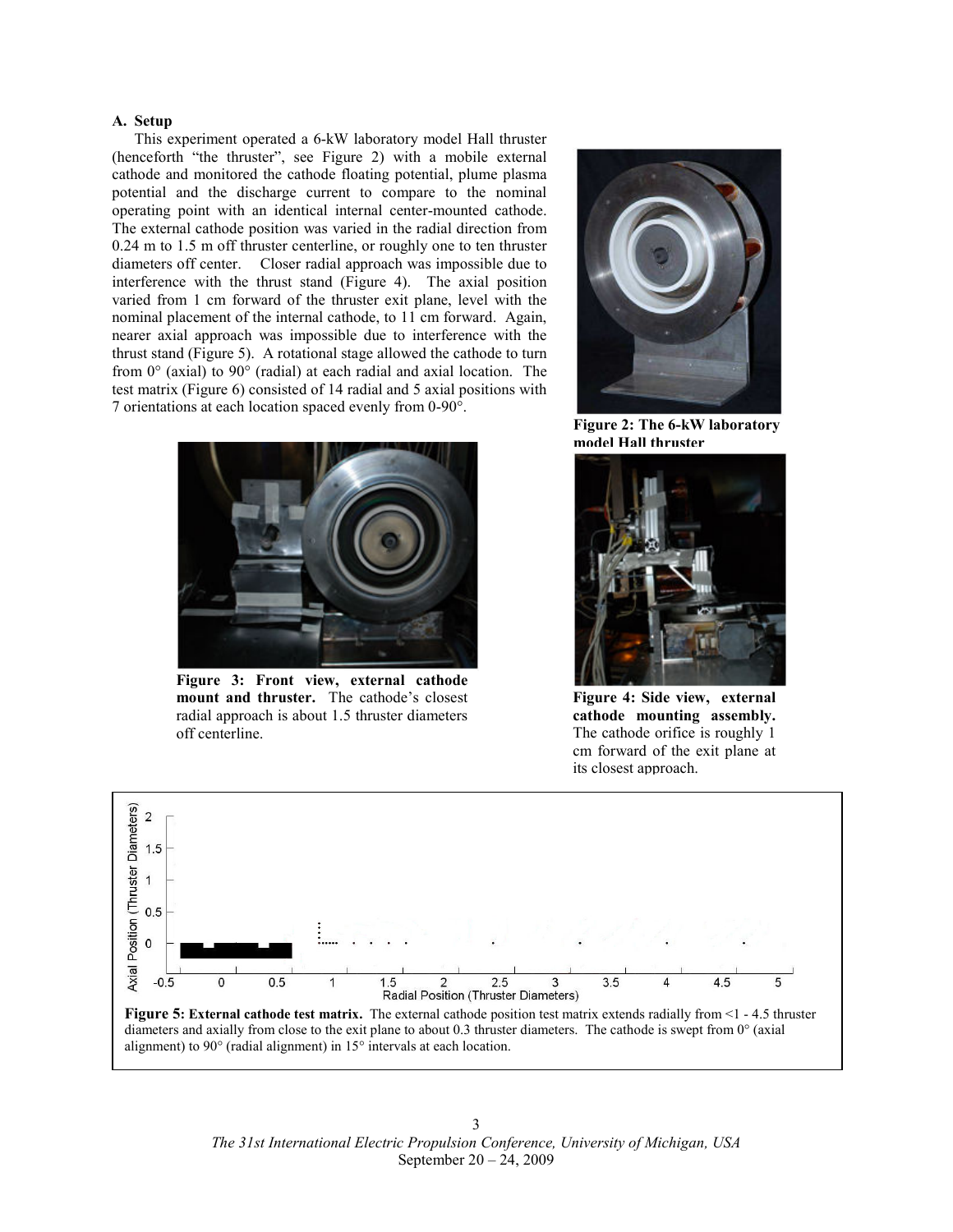

Figure 6: External cathode axial, radial and theta motion system. The external cathode is mounted on a 1.5 m radial table with a 30 cm axial table and a rotational stage. The rotational stage is hidden from view beneath graphite and Grafoil shielding.

## B. Operation

Before acquiring data, the thruster was warmed up for approximately 60 minutes to bake off contaminants in the ceramic discharge chamber walls and to allow the discharge current to equilibrate. The keeper was left on drawing 0.5 A for the first 45 minutes of operation, maintaining a cathode floating potential of -11.4 V at the farthest radial position. At this point the keeper was turned off for the remainder of the test, and the floating potential dropped to - 12.1 V.

After this initial warmup period, testing proceeded quickly. Full passage through the 18 radial/axial locations, each with 7 orientations, took about 3 hours total, for an average of between 60 and 90 seconds per point when the cathode movement time is accounted for. Ten Langmuir probe sweeps over ±70V at 10 Hz were taken at each location to obtain the plasma potential. The thrust, cathode floating potential and discharge current were simultaneously sampled at 125 kHz for approximately a tenth of a second and the resulting signals averaged. The Langmuir probe sweeps and other measurements were after the thrust stand inclination had been manually adjusted and the floating potential appeared to have settled into a steady value at each point.

Background pressure in the chamber ranged from 1.1 to 2.6 x  $10^{-5}$  Torr during testing, indicating some potential for facility effects. Thermocouples placed on the cathode supporting structure during the test registered an increase of some 40° C, from 68°C at the far radial locations to nearly 110°C in the near field. No attempt was made to compensate or actively cool the cathode.

# C. Equipment

# 1. Vacuum Chamber

All experiments were performed in the Large Vacuum Test Facility (LVTF) at the University of Michigan. The LVTF is a cylindrical stainless steel-clad vacuum chamber, 6 meters in diameter and 9 meters in length, with seven cryopumps and a maximum pumping capacity of 240,000 L/sec on xenon. The thruster was mounted coaxially with the chamber on a thrust stand described below.

## 2. Cathodes

The internal and external cathodes are JPL-designed LaB6 hollow cathodes of identical dimensions, sized for nominal operation at the thruster design point.

#### 3. Thrust stand

The thrust stand is a null-displacement inverted pendulum model based on the NASA GRC design<sup>10</sup>. Thrust stand inclination is manually adjusted at each test position. The thrust stand is calibrated by a linear least-squares fit to the response to a series of known applied weights, with an accuracy determined by the residuals of the fit to within 5 mN. Due to the close approach of the external cathode mounting assembly to the outer magnet poles, careful efforts were made to minimize magnetic tearing by using only aluminum or non-magnetic stainless steel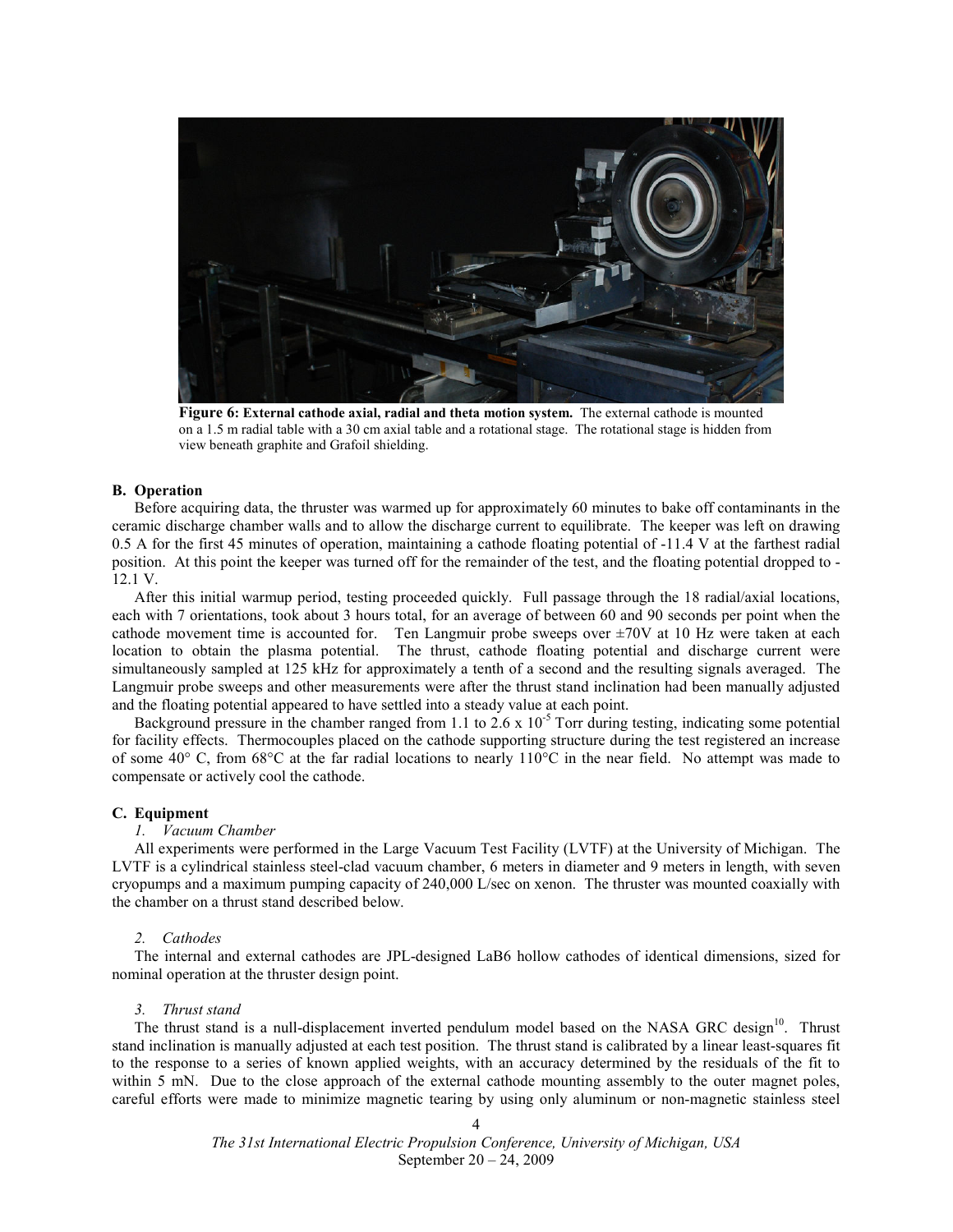parts on the cathode supporting structure. Tests indicated no discernible magnetic tearing even at the points of closest cathode approach.

#### 4. Mass Flow System

Mass flow control is performed by several commercial units from MKS. The anode uses a 500 sccm controller, while the internal and external cathodes use 50 and 20 sccm controllers, respectively. In-house mass flow calibrations for the anode and both cathodes use a constant-volume calibration method [reference] with slight corrections for xenon compressibility. The external cathode was calibrated immediately before this round of testing; however, the anode and internal cathode were last calibrated some months before testing and the anode flow setting used as 20 mg/s in this test was later found to correspond to 20.8 mg/s. This is most apparent in the measured discharge current and thrust.

#### 5. Langmuir Probe

Plasma potential measurements were taken with a cylindrical Langmuir probe 5.77 mm long and 0.38 mm in diameter. The probe was placed approximately on the thruster centerline, 2 m downstream of the exit plane. A sawtooth voltage signal was driven through the probe at 10 Hz by a waveform generator directing a bipolar power supply, and the resulting current signal was sampled at 5 kHz over the course of ten traces. The plasma potential reported is the intercept of linear regression lines fit to the electron temperature and electron saturation segments of the Langmuir probe trace.

Note that even small errors in the regression fits can lead to large errors, on the order of a volt or more, in the estimate of Vpg. We estimate ±1.5V uncertainty in the reported plasma potential measurements from the Langmuir probe. For the sake of consistency the same algorithm was used to generate Vpg for each point, with no manual corrections for apparent outliers.

### 6. Other Probes

The cathode floating potential and main discharge current signals were recorded on a high-speed data acquisition system sampling at 125 kHz over a tenth of a second. The average of these values is reported. The cathode floating potential was fed through a 50:1 voltage divider, while the discharge current was monitored by a F.W. Bell NT-50 magneto-resistive current sensor.

## III. Experimental Results

The thruster design operating condition is 300V at 20 mg/s on xenon using the center-mount internal cathode at a 7% cathode flow fraction. As mentioned previously, this affords us the use of the internal cathode operating condition as a high-performance control case. Relevant operating parameters during this case are given below:

| <b>Floating Potential</b> | $-11.8 V$ |
|---------------------------|-----------|
| Plasma Potential*         | 12.8 V    |
| Discharge Current         | 19.94 A   |

Table 1: Thruster Design Point Internal Cathode Operating Parameters

\*plasma potential taken at 20.8 mg/s

#### A. Floating Potential

The magnitude of the cathode coupling voltage during external cathode operation  $|V_{cg}|_{ext}$  decreased in the far radial direction (Figure 7), falling beneath  $|V_{cg}|_{int}$  beyond about six thruster diameters (TD). By contrast, as the cathode approached the thruster outer diameter  $|V_{cg}|_{ext}$  spiked above 14V. We also observe, similar to Sommerville,<sup>11</sup> a trough in  $V_{cg}$  in the mid-radial range, between 1-3 TD, most prominently near 2.5 TD. Variation in cathode θ-orientation generally had only small effects on  $V_{cg}$  when compared to the more prominent radial trends, but the θ dependence was most pronounced in this trough.

Despite an axial positioning range less than a tenth of the radial range, we observed comparable effects on  $V_{cg}$  in the axial tests. Again, increased distance from the thruster improved Vcg (lowered |Vcg|). Orientation had a stronger effect for these near-field positions, as evidenced both in a larger range of coupling voltages at a given axial position than previously observed at any one radial position, and also in what appeared to be a "preferred" orientation near 45° for most of the range.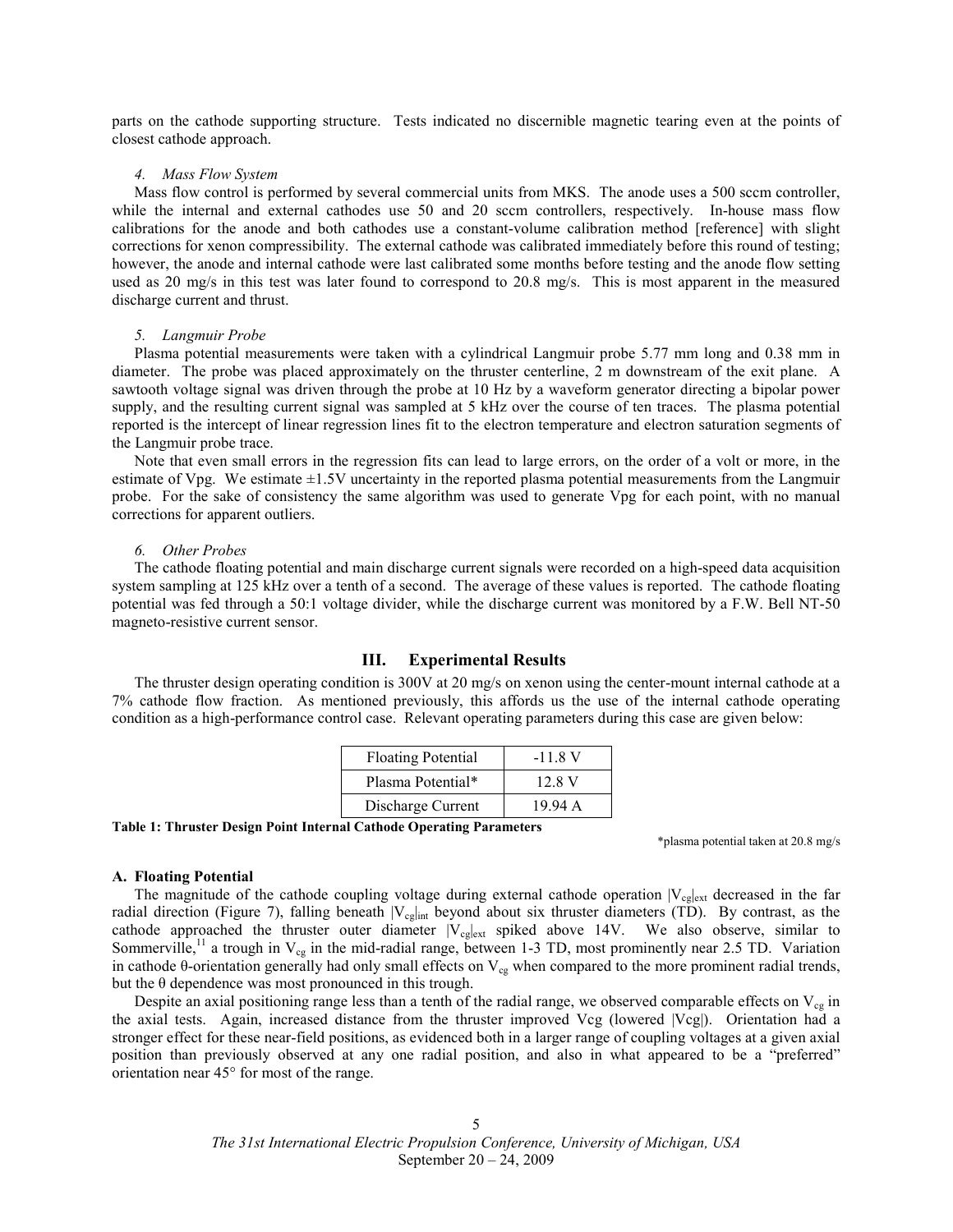## B. Plasma Potential

The plasma potential  $V_{pg}$  was substantially higher during all external cathode operation than for the nominal internal case, in many cases jumping over 50%. While the plasma potential appears substantially noisier than the floating potential, a similar broad trend appears: an improved (lowered) Vpg with increased radial or axial cathode separation. No clear orientation effects are noticeable.

The outlier point at zero axial/radial position and 90° orientation illustrates some of this sensitive behavior discussed previously, as a manual inspection of the computer-generated regression fits shows that this value is likely too low by at least 1 V. It is difficult to tell how much of the variation in Vpg is due to regression analysis error versus real physics. A more robust algorithm for plasma potential determination or else a framework for manual adjustment of outliers will need to be developed in the future.

Nevertheless, the shallow trend of decreased Vpg with increased cathode separation appears to hold within the errors of the probe measurement. At the very least, this precludes an *increased* Vpg with increased cathode separation, an important point we shall make note of in the discussion.

## C. Discharge Current

Far-field radial separation caused the discharge current to increase by up to a quarter-amp across all orientations, or about one percent of the full discharge current. In general, cathode orientation was not a factor until the cathode came within about 1.25 thruster diameters. Within this range, a trend emerges where  $I_d$  increases with theta, reaching a maximum at θ=90°when the cathode is pointed directly at the thruster. The effect is most pronounced at the point of closest radial approach, with a 0.15 A difference between  $θ=0°$  and  $θ=90°$ .

This trend continues in the axial cases. While the axial position variation has negligible effect on I<sub>d</sub>, there is a 0.20-0.25 A increase from  $\theta = 0^\circ$  to  $\theta = 90^\circ$ .

Note that discharge current data from this experiment is not directly comparable to other published data<sup>6,7</sup> for this thruster, as the thruster was operated at a slightly higher flowrate than nominal (20.8 mg/s instead of 20) due to an outdated anode mass flow calibration. However, the external cathode was calibrated immediately before the test, and is accurate to within  $\pm 1\%$ .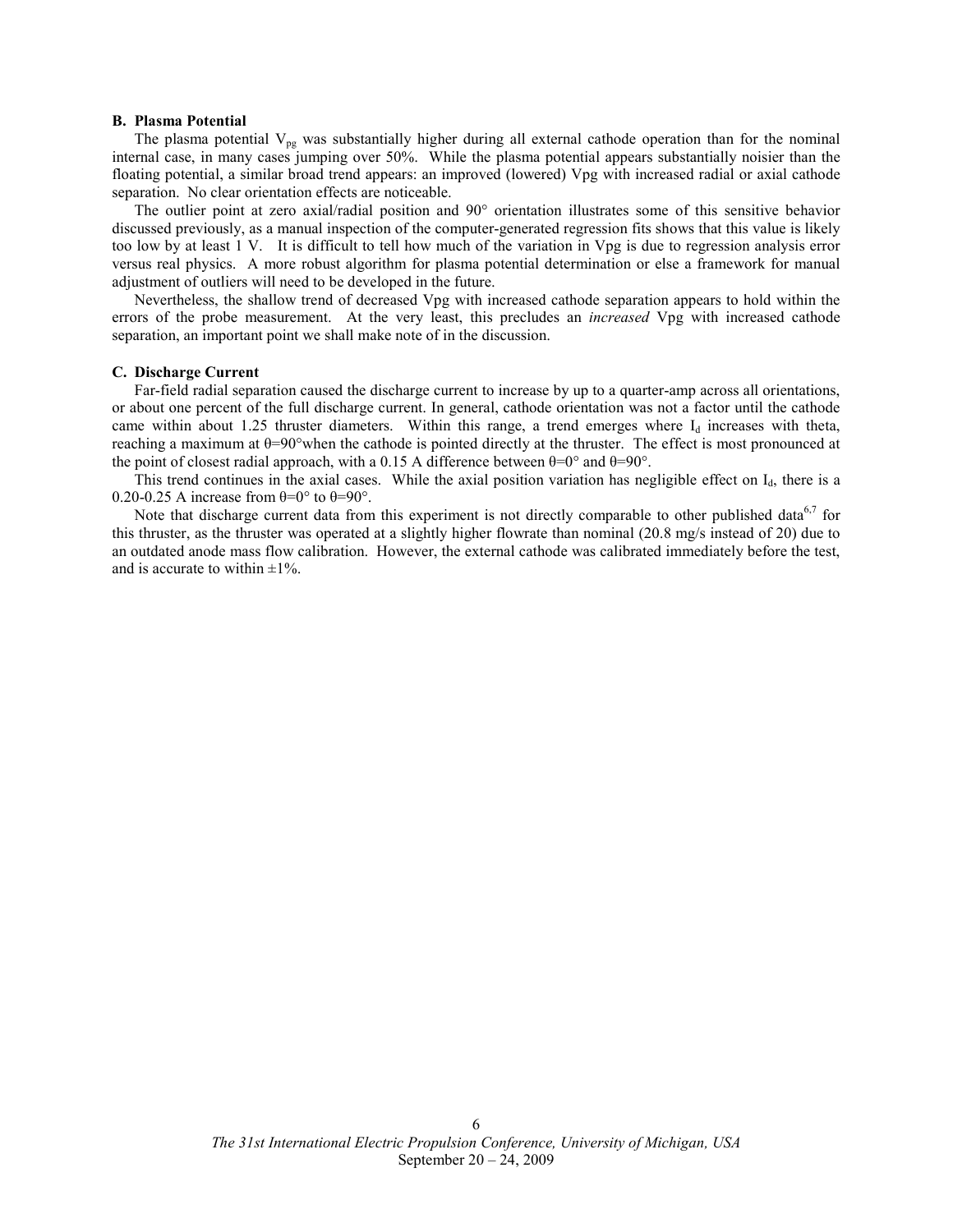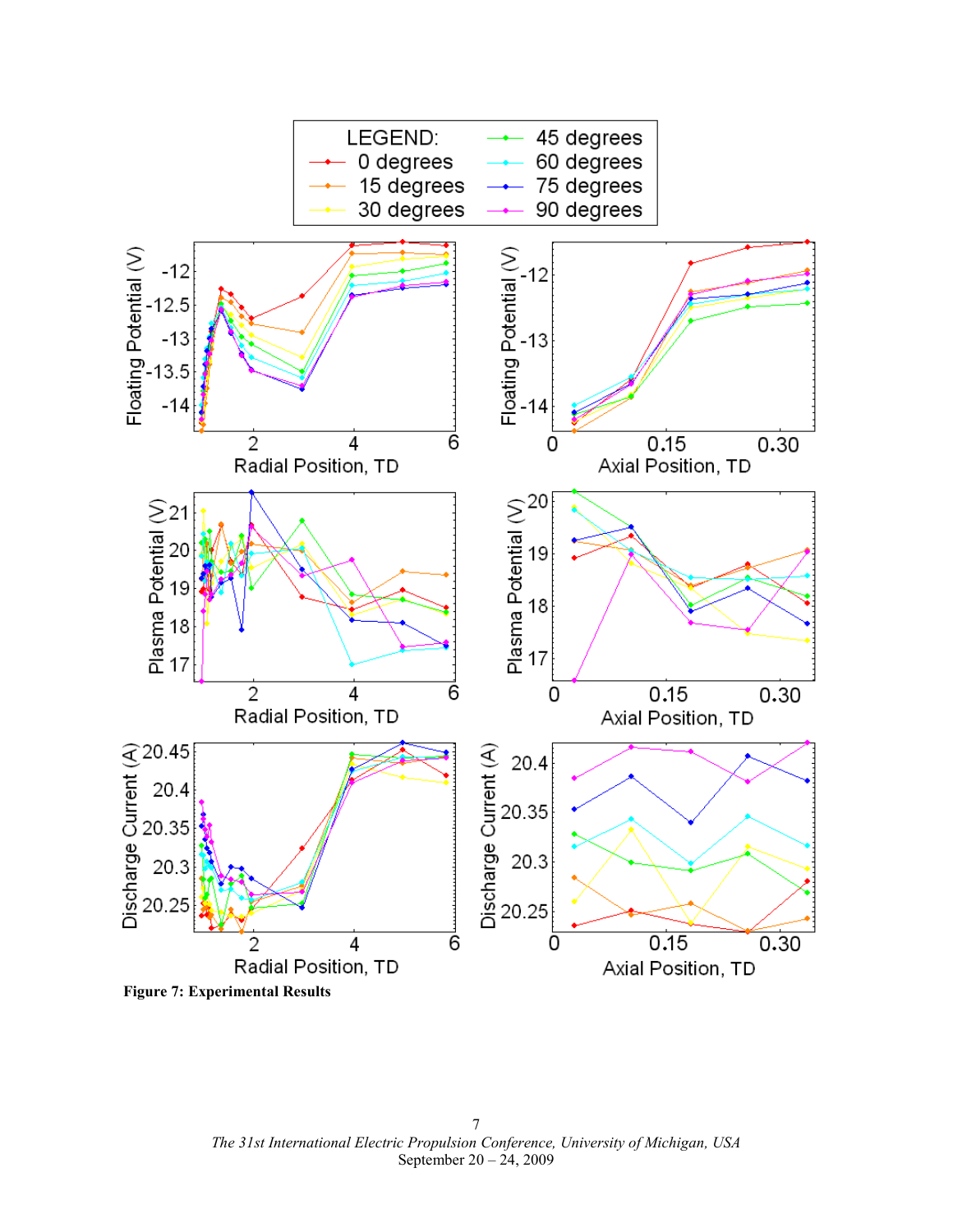# IV. Discussion

The unexpected result of this test has been to show that, within the confines of the test matrix shown in Figure 5, the best performance was achieved at the farthest separation of the cathode from the thruster discharge channel, nearly 5 thruster diameters radially separated from the thruster centerline. This is in contrast to the results obtained by Walker in the same facility with the P5 Hall thruster, a predecessor to the current thruster. Walker's results with the P5 were at a lower power (3 kW), flowrate (10 mg/s) and base pressure (5.3 x  $10^{-5}$  Torr Xe), and so are not a perfect comparison, but the results are nevertheless surprising.

Dependence on cathode orientation is strongest in the discharge current and cathode floating potential in the near radial and all axial locations. Magnetic field circuit simulations on the commercial software package MagNet indicate that this localization may be explained by the rapid magnetic field decay with distance from the thruster (Figure 8); in the radial direction little theta behavior appears beyond the first half of the test matrix, roughly 3 thruster diameters, where the local thruster magnetic field has dropped to less than 0.5 Gauss. In the axial direction, where the cathode only moved a short distance away, the field remains at several Gauss and the orientation continues to have a significant effect across the full axial range.



Figure 8: Magnetic field decay in the radial (a) and axial (b) directions. Graph (a) in the radial direction is for at the point of closest axial approach and graph (b) in the axial direction is for the point of closest radial approach. Both graphs follow the path of the external cathode from closest approach to farthest separation.

An early theory to explain the decrease in the magnitude of the cathode floating potential  $V_{cg}$  at large radial separations was that in far field the neutralizing electrons of the cathode were coupling to the immediate tank structure instead of following the xenon ions out into the plume. However, this theory is contradicted by the decrease in the plasma potential  $V_{pg}$  in the plume while testing at those locations. If the neutralizing electrons were indeed simply coupling to the nearby grounded walls of the vacuum chamber, the depleted electron population in the plume should have led to a rise in the plasma potential at large radial separations. At the very least, as we observed in the previous section, this was not the case, and within the error bars the plasma potential actually appears to decrease with increasing radial separations.

An increase in discharge current and a corresponding increase in thrust were also observed as the cathode moved radially outward. This, along with the increasing anode efficiency in the radial direction, indicates that the increased discharge current was at least partially increased ion beam current, rather than simply an increased electron leakage current.

We recall that the cathode coupling voltage is sometimes interpreted as a measure of the ease with which electrons travel from the cathode to the anode<sup>6</sup>. If this is the case, then the lowered cathode coupling voltage in the far radial positions suggests that, despite the increased distance of a meter or more, the electrons have a favorable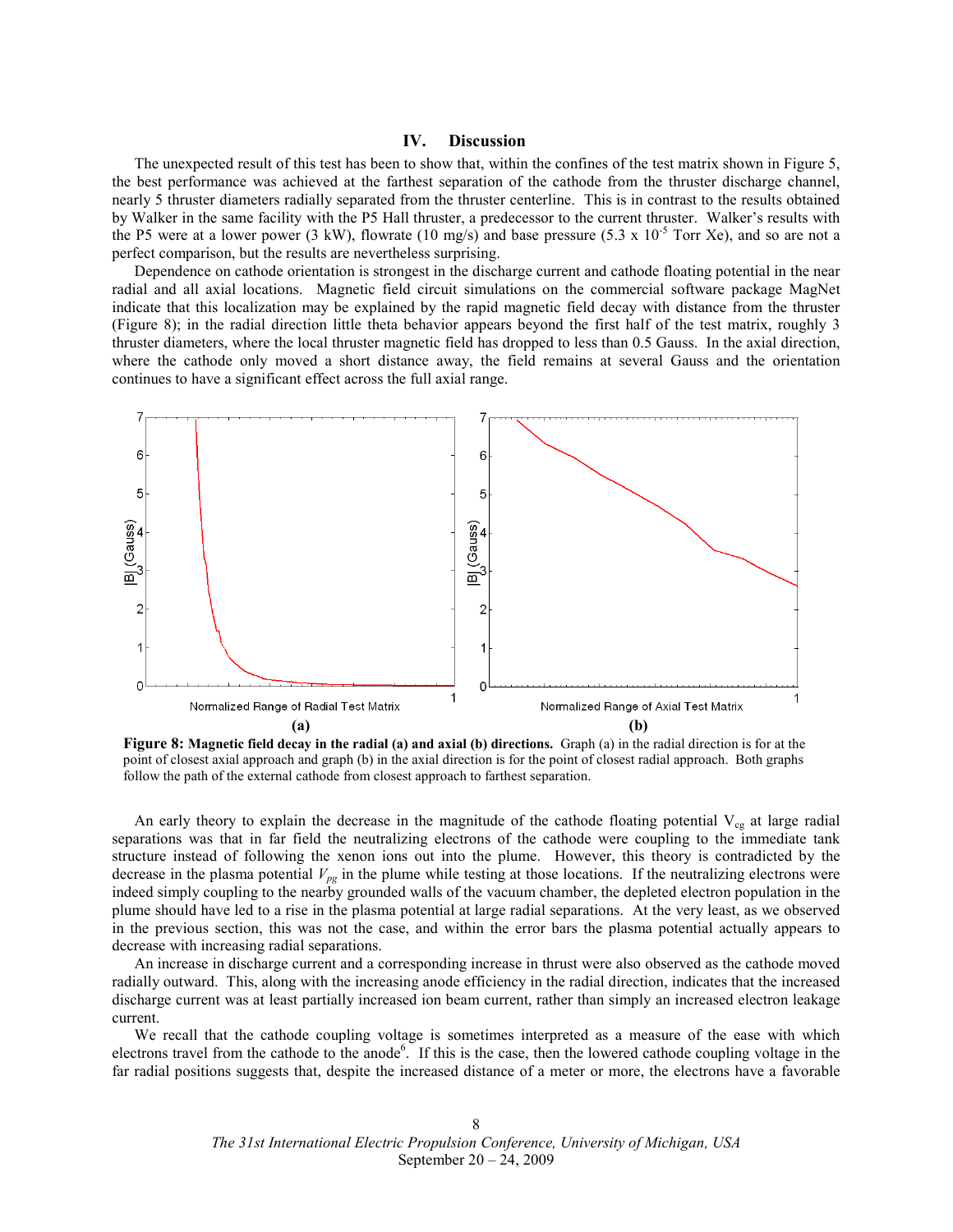path to the anode. This prompted an analysis of magnetic field streamlines, again generated from MagNet (Figure 9), over the range of cathode positions studied.



Figure 9: Magnetic field streamlines through test matrix. The streamlines are derived from a MagNet simulation.

 The magnetic field lines, shown in red, pass through the outer magnetic pole of the thruster. The magnitude of the field is very weak in the far-radial locations, and without further plume data it is impossible to say whether or not the magnetic field is indeed providing a favored path for electrons into the discharge chamber from these extreme radial positions. However, the possibility that weak magnetic fields also have a significant influence in the far field is a topic worthy of further study.

# V. Future work

This study is intended as the first in a series of experiments seeking a greater understanding of the physical mechanisms behind cathode coupling in Hall thrusters. Future work will focus on adding a greater depth of plume diagnostics, extending into low voltage and high thrust-to-power operation, and introducing high-speed time resolved measurements of the cathode coupling voltage, discharge current and associated transient phenomena.

Shortcomings of this study to be addressed in future work are the lack of a robust algorithm for smoothing Langmuir probe traces and extracting the plasma potential, and the high background pressure during this test.

# VI. Summary and conclusions

Optimal performance for an external cathode in a laboratory-model 6-kW Hall thruster is demonstrated to occur at the farthest radial separation possible from the thruster within a test matrix of large radial extent. Overall efficiency for this optimal placement is still approximately 3% lower than for operation with an internal centermount cathode.

In the near field, the effects of axial separation up to 11 cm in front of the thruster exit plane on performance were inconclusive. However, at these locations cathode orientation was shown to have a strong effect, leading to changes in the discharge current of nearly 1% and thrust changes of 15-25 mN. The influence of the magnetic field is identified as a likely source for this dependency on cathode orientation in the near field.

# Acknowledgments

M.S. McDonald gratefully acknowledges the support of the National Science Foundation Graduate Research Fellowship Program over the course of his graduate school career. The authors also gratefully acknowledge that this work was performed through funding from the Air Force Office of Scientific Research under contract monitor Dr. Mitat Birkan. M.S. McDonald also wishes to thank PEPL colleague Ray Liang, for his contribution of magnetic simulation data, and undergraduates Amy Goldberg and Jon Klozik for their assistance on some late nights that turned into early mornings. Finally, the first author wishes to thank Bryan Reid, who showed me how to run a Hall thruster – well, at least the easy parts.